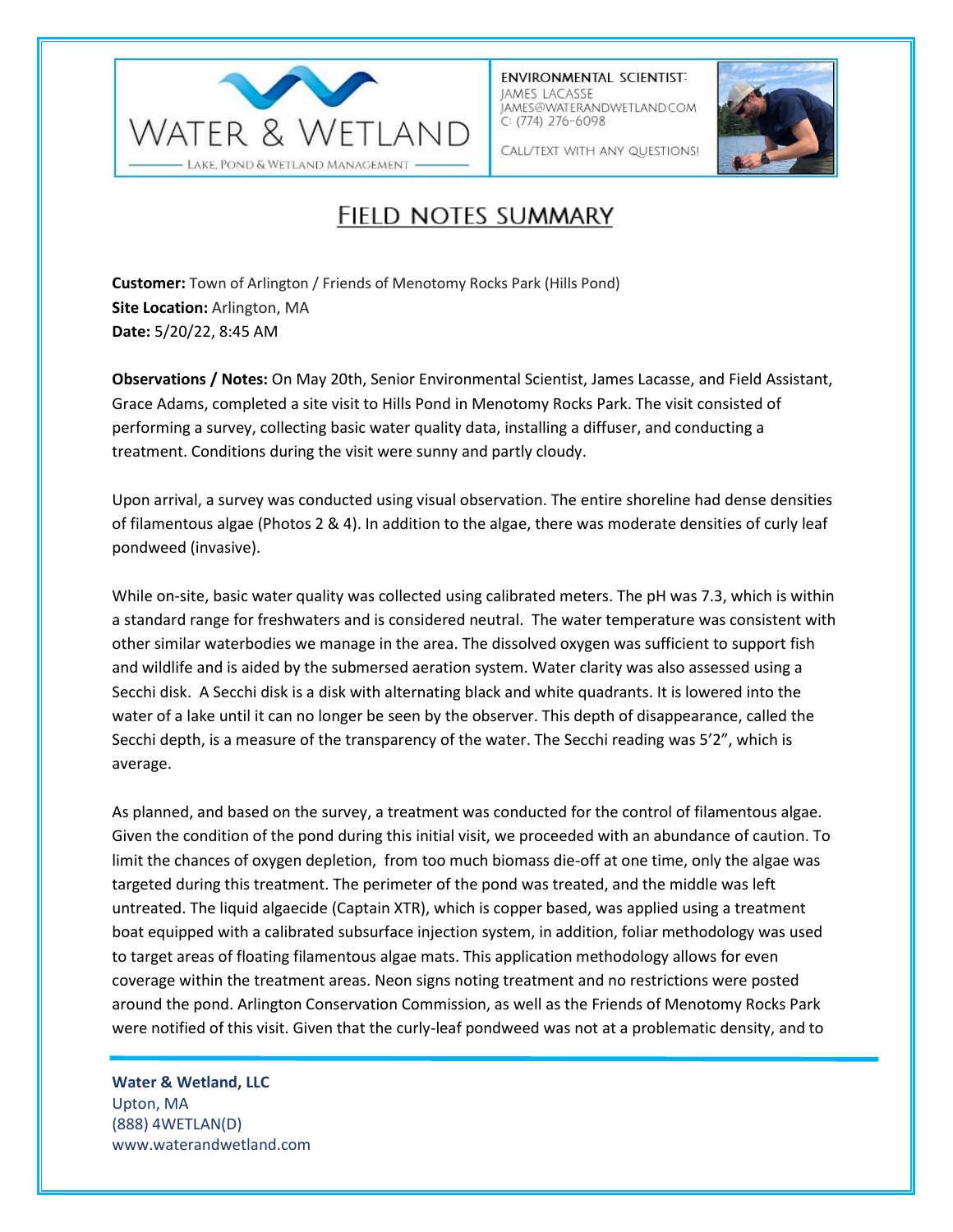

limit biomass die-off (as described above), we are planning an early June visit specifically to target the invasive curly-leaf pondweed. This window is still within the prime curly leaf treatment window. We have scheduled this for Wednesday, June 1st. While we understand that the residents must want instant health of the pond, certain precautions must be taken, and this may take this visit, as well as the next.

Also while on-site, a fourth diffuser was added to the existing three diffuser aeration system (Photos 1 & 3). This was completed without issue, and proper placement was insured. In an effort to distribute the air from the aeration system equally, the third diffuser, closest to the new fourth diffuser, was relocated. The system was also calibrated to insure even airflow to each diffuser. Photo 5 shows the final conditions after all diffuser lines had been re-buried.

Lastly, while on-site, at the request of Friends of Menotomy Rocks Park, an E. Coli sample was collected (Photo 6), properly preserved, and dropped off at the State Certified Laboratory. As soon as results are received, we will be sure to send them over with a brief analysis. If the E. Coli colonies count comes back at a concerning threshold, this will also be brought to your attention immediately. Unfortunately the labs have been slower than usual and results have ben taking 10-14 days.

As described above, we have scheduled a curly leaf pondweed treatment for June 1st, but will provide a more formal notification approximately one week prior. Please let us know if you have any questions at all. We are truly looking forward to impressing the Town of Arlington and Friends of Menotomy Rocks Park this year.

| Pond       | Surface Temp $(^{\circ}C)$ | Surface DO (mg/L) |
|------------|----------------------------|-------------------|
| Hills Pond | 20                         | 8.4               |

## **Photos**



**Water & Wetland, LLC** Upton, MA (888) 4WETLAN(D) www.waterandwetland.com